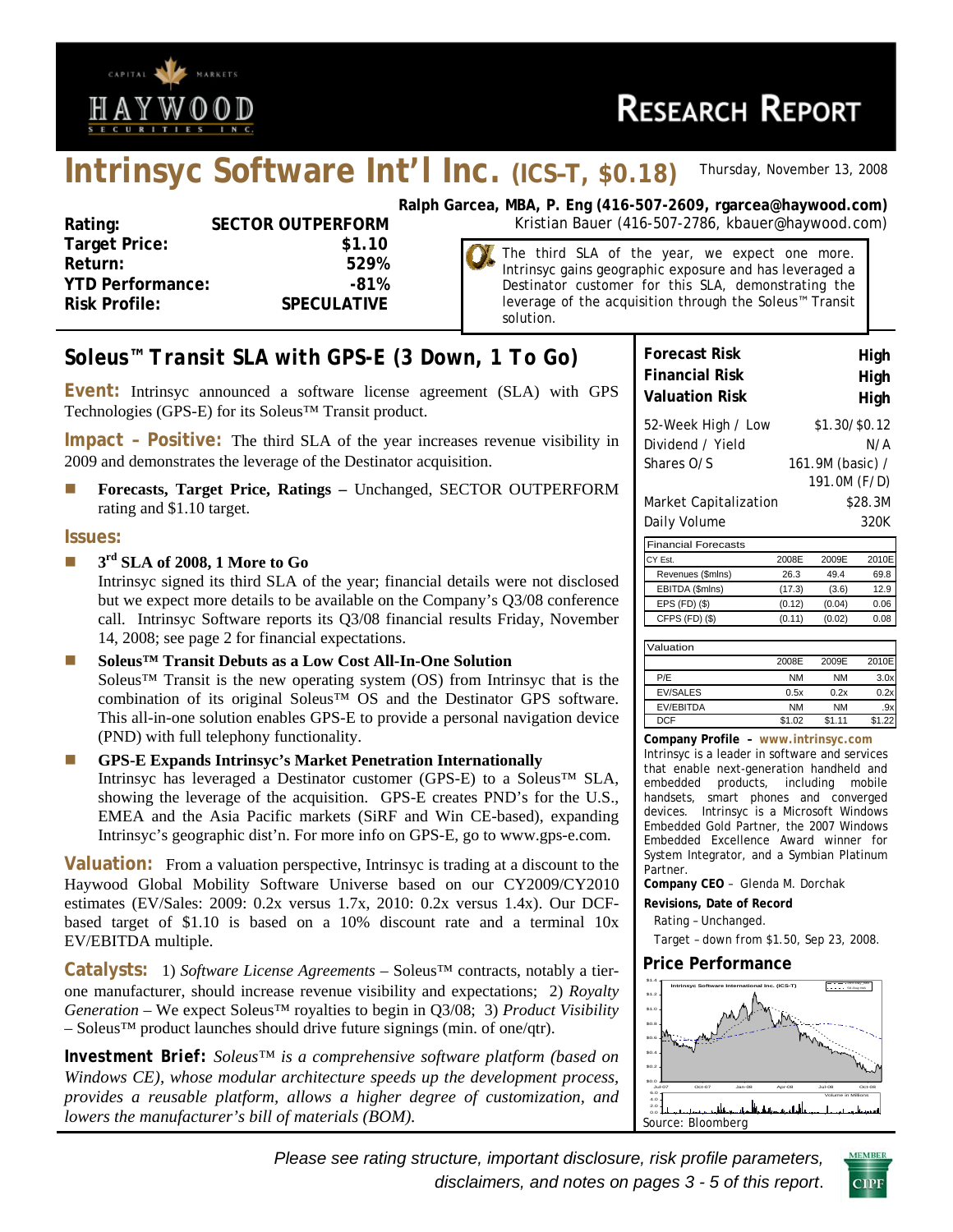

**Intrinsyc Software International Inc. Ticker ICS-T Price Rating: Sector Outperform Shares O/S (M) Market Cap. (\$M): 191.0 Target: \$1.10**

**Alpha: Product delivery in Taiwan, China and EMEA will provide positive synergy and momentum to future licensing deals.** 

**Company Description** - Intrinsyc is a leader in software and services that enable next-generation handheld and embedded products, including mobile handsets, smart<br>phones and converged devices.

**Investment Brief** - The company's mobile software products, engineering services, and years of expertise help OEMs, service providers, and silicon providers deliver<br>compelling wireless products with faster time-to-market

**Catalysts** - Continued design wins, two have been announced so far, should drive royalty revs.

**Risks** - Handset mftrs and OEMs decide not to go with Windows CE platform; slow shipments delay royalty stream.

**Recent Financings**:<br>Equity Offering Feb 2008 - 28.6M @ \$1.05<br>Past Equity Offering May 2007 - 33.3M @ \$0.60

**Management:** Glenda Dorchak, Chairman & CEO; George Reznik, CFO; Tracy Rees, COO

| <b>Financial Forecasts (USD\$)</b> |        |        | Annual |       |                          |                                                                                |        | Quarterly                  |        |          | <b>Key Statistics</b>                 |                   |                   |  |  |
|------------------------------------|--------|--------|--------|-------|--------------------------|--------------------------------------------------------------------------------|--------|----------------------------|--------|----------|---------------------------------------|-------------------|-------------------|--|--|
| FY-end Dec-31                      | 2007A  | 2008E  | 2009E  | 2010E | 2011E                    | Q1/2008A                                                                       |        | Q2/2008A Q3/2008E Q4/2008E |        | Q1/2009E | \$0.18<br>Price / Target / Return     | \$1.10            | 528.6%            |  |  |
| Revenues (\$mins)                  | 18.2   | 26.3   | 49.4   | 69.8  | 85.7                     | 5.6                                                                            | 5.6    | 7.8                        | 7.3    | 9.3      | 52wk Hi / Lo                          | \$1.30            | \$0.12            |  |  |
| Rev. Growth %                      |        | 44%    | 88%    | 41%   | 23%                      |                                                                                | 0%     | 40%                        | $-6%$  | 27%      | Shares O/S (mlns)                     |                   |                   |  |  |
| Consensus Revenue Est. (\$mins)    |        | 26.2   | 42.3   | 56.0  | 72.2                     | 4.0                                                                            | 4.4    | 6.5                        | 6.8    | 8.1      | Basic / F.D.                          | 161.9             | 191.0             |  |  |
| 3 months ago.                      |        | 23     | 46     | 53    |                          |                                                                                |        |                            |        |          | Float                                 |                   | 150.2             |  |  |
| EBITDA (\$mins)                    | (16.6) | (17.3) | (3.6)  | 12.9  | 18.6                     | (3.7)                                                                          | (3.9)  | (5.4)                      | (4.4)  | (2.8)    | Cash Burn (mths) / Dividend Yield     | 1.3               | 0.0%              |  |  |
| EBITDA Growth %                    |        | $-4%$  | 79%    | 456%  | 44%                      |                                                                                | $-5%$  | $-39%$                     | 18%    | 37%      | Short Interest / as % of Float        | 0.0               | 0.0%              |  |  |
| Consensus EBITDA Est. (\$mins)     |        | (14.0) | (6.1)  | 5.9   | 16.1                     | (2.9)                                                                          | (3.6)  | (4.8)                      | (4.0)  | (3.0)    | Daily Volume (3-Mth. Avg. mlns)       |                   | 0.32              |  |  |
| 3 months ago.                      |        | (14.9) | (8.0)  | 1.2   | $\overline{\phantom{a}}$ | (2.9)                                                                          | (3.6)  | (4.8)                      | (4.0)  | (3.0)    | Market Cap. / Enterprise Value (mlns) | 28.3              | 6.9               |  |  |
| EPS $(FD)$ $(\$)$                  | (0.16) | (0.12) | (0.04) | 0.06  | 0.09                     | (0.03)                                                                         | (0.03) | (0.04)                     | (0.03) | (0.02)   | Cash / Debt (mins)                    | 21.5              | 0.0               |  |  |
| EPS Growth %                       |        | 24%    | 68%    | 253%  | 56%                      |                                                                                | 4%     | $-32%$                     | 16%    | 31%      | Cash / Shr & Net Cash / Shr           | \$0.13            | \$0.13            |  |  |
| Consensus EPS Est. (\$)            |        | (0.11) | (0.05) | 0.01  | 0.08                     | (0.02)                                                                         | (0.02) | (0.03)                     | (0.03) | (0.02)   | Tang, Book Value / Share              |                   | \$0.23            |  |  |
| 3 months ago.                      |        | (0.10) | (0.04) | 0.01  |                          | (0.02)                                                                         | (0.02) | (0.03)                     | (0.02) | (0.02)   | Company CEO / Website                 | Glenda M. Dorchak | www.intrinsyc.com |  |  |
| CFPS (FD) (\$)                     | (0.15) | (0.11) | (0.02) | 0.08  | 0.12                     | (0.04)                                                                         | (0.01) | (0.03)                     | (0.03) | (0.02)   | <b>Top Holders:</b>                   |                   |                   |  |  |
| CFPS Growth %                      |        | $-30%$ | 79%    | 475%  | 46%                      |                                                                                | 60%    | $-132%$                    | 20%    | 36%      | 1) IG Investment Management, Ltd.     |                   | 10.1%             |  |  |
| Consensus CFPS Est. (\$)           |        | (0.09) | (0.02) | 0.07  | 0.10                     | (0.02)                                                                         | (0.01) | (0.03)                     | (0.03) | (0.02)   | 2) Camlin Asset Management Limited    |                   | 3.9%              |  |  |
| 3 months ago.                      |        | (0.07) |        | 0.06  |                          | (0.02)                                                                         | (0.01) | (0.02)                     |        |          | 3) Sprott Asset Management Inc.       |                   | 1.8%              |  |  |
|                                    |        |        |        |       |                          | *All consensus numbers are from Capital IQ, covered companies are denoted by * |        |                            |        |          | Ownership:                            |                   |                   |  |  |

|                                       |                    |           |           |           |                 |           |                                    |                            |           |           |           |                         | <b>Management Control (FIGAY)</b>      |  |
|---------------------------------------|--------------------|-----------|-----------|-----------|-----------------|-----------|------------------------------------|----------------------------|-----------|-----------|-----------|-------------------------|----------------------------------------|--|
| <b>Valuation Metrics</b>              | 2006               | 2007      | 2008      | 2009      |                 |           | <b>Analyst Ratings: Capital IQ</b> |                            |           |           |           | <b>Potential Upside</b> |                                        |  |
| <b>EV/EBITDA - Current</b>            | <b>NM</b>          | <b>NM</b> | <b>NM</b> | <b>NM</b> |                 |           |                                    | <b>Average Target</b>      |           | \$0.74    |           | 324%                    | <b>Historical Valuation Parameters</b> |  |
| Est. EV/EBITDA - Target               |                    |           | <b>NM</b> | 14.6x     |                 |           | <b>Median Target</b>               |                            |           | \$0.70    |           | 300%                    |                                        |  |
| <b>EV/SALES - Current</b>             | 1.9x               | <b>NM</b> | 0.5x      | 0.2x      |                 |           |                                    | <b>Sector Outperform</b>   |           |           |           |                         | <b>FWD EV/SALES - NTM</b>              |  |
| Est. EV/SALES - Target                |                    |           | 7.2x      | 3.8x      |                 |           |                                    | <b>Sector Perform</b>      |           |           |           |                         |                                        |  |
| Current. 1-Year. 2-Year               |                    |           |           |           |                 |           |                                    | <b>Sector Underperform</b> |           |           |           |                         |                                        |  |
| <b>DCF Target</b>                     |                    | \$1.02    | \$1.11    | \$1.22    |                 |           | # of Analysts                      |                            |           |           |           |                         |                                        |  |
|                                       |                    |           |           |           |                 |           |                                    |                            |           |           |           |                         |                                        |  |
| Comparables                           | <b>Stock Price</b> |           | Pot.      |           | <b>EV/Sales</b> |           |                                    | <b>EBITDA Margin</b>       |           | P/E       |           | <b>EV/EBITDA</b>        | 5.0x                                   |  |
|                                       | Todav              | Target    | Return    | 2008      | 2009            | 2010      | 2008                               | 2009                       | 2008      | 2009      | 2008      | 2009                    | 4.0x                                   |  |
| *Intrinsyc Software International Inc | 0.18               | 1.10      | 529%      | 0.5x      | 0.2x            | 0.2x      | $-66%$                             | $-7%$                      | <b>NM</b> | <b>NM</b> | <b>NM</b> | <b>NM</b>               | 3.0x                                   |  |
| <b>Esmertec AG</b>                    | 7.00               | 10.00     | 43%       | 3.2x      | 2.5x            | 2.2x      | 9%                                 | 13%                        | <b>NM</b> | <b>NM</b> | <b>NM</b> | 18.8x                   |                                        |  |
| Access Company, Ltd.                  | 145,500            | 266,333   | 83%       | 1.2x      | 1.1x            | 0.9x      | 6%                                 | 10%                        | <b>NM</b> | 30.5x     | 18.7x     | 10.9x                   | 2.0x                                   |  |
| <b>Opera Software ASA</b>             | 15.00              | 21.94     | 46%       | 2.8x      | 2.0x            | 1.5x      | 14%                                | 19%                        | 33.3x     | 19.4x     | 19.5x     | 10.8x                   | 1.0x                                   |  |
| <b>BSQUARE Corp.</b>                  | 2.94               | <b>NM</b> | <b>NM</b> | <b>NM</b> | <b>NM</b>       | <b>NM</b> | <b>NM</b>                          | <b>NM</b>                  | <b>NM</b> | <b>NM</b> | <b>NM</b> | <b>NM</b>               | 0.0x                                   |  |
| Smith Micro Software Inc.             | 5.87               | 8.44      | 44%       | 1.5x      | 1.3x            | 1.3x      | 17%                                | 19%                        | 9.7x      | 8.4x      | 9.0x      | 6.9x                    |                                        |  |
| Infraware Inc.                        | 8.490              | 25,000    | 194%      | 2.2x      | 1.7x            | 1.4x      | 30%                                | 39%                        | 10.3x     | 5.9x      | 7.3x      | 4.4x                    |                                        |  |
| Acrodea Inc.                          | 130,000            | 491,000   | 278%      | 2.0x      | 1.4x            | 0.9x      | 28%                                | 36%                        | 22.1x     | 12.6x     | 6.9x      | 4.0x                    |                                        |  |

**Average 2.2x 1.7x 1.4x 18% 23% 18.9x 15.3x 12.3x 9.3x** \*All consensus numbers are from Capital IQ, covered companies are denoted by \*

|                                       |            | <b>EV/EBITDA</b> | P/CF      |           | <b>EBITDA Growth</b> |           |           | <b>EPS Growth</b> | <b>Sales Growth</b> |           |                  | Returns %  |
|---------------------------------------|------------|------------------|-----------|-----------|----------------------|-----------|-----------|-------------------|---------------------|-----------|------------------|------------|
| 3-Yr Ava.                             | <b>NTM</b> | <b>TTM</b>       | 2008      | 2009      | 2008                 | 2009      | 2008      | 2009              | 2008                | 2009      | <b>Last 3mtl</b> | <b>YTD</b> |
| *Intrinsvc Software International Inc | <b>NM</b>  | <b>NM</b>        | <b>NM</b> | <b>NM</b> | 4%                   | $-79%$    | 24%       | 68%               | 44%                 | 88%       | $-53%$           | $-81%$     |
| <b>Esmertec AG</b>                    | 4.5x       | <b>NM</b>        | 50.0x     | 20.6x     | 189%                 | 100%      | 89%       | 119%              | 26%                 | 30%       | $-30%$           | $-36%$     |
| Access Company, Ltd.                  | <b>NM</b>  | 6.9x             | 24.6x     | 16.0x     | $-32%$               | 71%       | 103%      | <b>NM</b>         | 4%                  | 13%       | $-14%$           | $-71%$     |
| <b>Opera Software ASA</b>             | <b>NM</b>  | <b>NM</b>        | 28.2x     | 16.9x     | <b>NM</b>            | 80%       | <b>NM</b> | 72%               | 47%                 | 37%       | $-32%$           | 16%        |
| <b>BSQUARE Corp.</b>                  | <b>NM</b>  | 4.0x             | <b>NM</b> | <b>NM</b> | <b>NM</b>            | <b>NM</b> | <b>NM</b> | <b>NM</b>         | <b>NM</b>           | <b>NM</b> | $-25%$           | $-57%$     |
| Smith Micro Software Inc.             | 13.1x      | <b>NM</b>        | <b>NM</b> | <b>NM</b> | 128%                 | 29%       | <b>NM</b> | 16%               | 37%                 | 16%       | $-24%$           | $-31%$     |
| Infraware Inc.                        | 13.7x      | <b>NM</b>        | 8.5x      | 5.2x      | 42%                  | 67%       | 51%       | 76%               | 36%                 | 30%       | $-50%$           | $-47%$     |
| Acrodea Inc.                          | <b>NM</b>  | 16.0x            | 10.7x     | 5.7x      | <b>NM</b>            | 75%       | <b>NM</b> | 76%               | <b>NM</b>           | 37%       | $-16%$           | $-62%$     |
| Average                               | 10.4x      | 8.9x             | 24.4x     | 12.9x     | 82%                  | 70%       | 81%       | 72%               | 30%                 | 27%       | $-27%$           | $-41%$     |

\*All consensus numbers are from Capital IQ, covered companies are denoted by \*

| <b>Intrinsyc Software</b>                        |                            |              |             |             |             |  |  |  |
|--------------------------------------------------|----------------------------|--------------|-------------|-------------|-------------|--|--|--|
| Discounted Cash Flow Analysis (FY-End Dec, US\$) | 2007                       | 2008         | 2009        | 2010        | 2011        |  |  |  |
| Modeled Units Shipped                            | 125,000                    | 312,500      | 4,781,250   | 9,375,000   | 12,687,500  |  |  |  |
| Revenue (\$)                                     | 19,705,794                 | 26,286,718   | 49,435,000  | 69,812,094  | 85,699,553  |  |  |  |
| Revenue growth                                   | 2%                         | 38%          | 88%         | 41%         | 23%         |  |  |  |
| EBITDA (\$)                                      | (13, 434, 798)             | (7,296,226)  | (3,628,451) | 12,926,226  | 18,574,714  |  |  |  |
| <b>EBITDA Margin</b>                             | $-70%$                     | $-66%$       | $-7%$       | 19%         | 22%         |  |  |  |
| Amortization (\$)                                | 797,385                    | 909,415      | 1359,610    | 1430,265    | 1501432     |  |  |  |
| EBIT(\$)                                         | (14,232,183)               | (18,205,641) | (4,988,062) | 11495,961   | 17,073,282  |  |  |  |
| NOPAT [ EBIT * (1- effective tax rate) ]         | (14,512,370)               | (18,341,551) | (4,988,062) | 11495,961   | 17,073,282  |  |  |  |
| Plus Amortization (\$)                           | 797,385                    | 909,415      | 1359,610    | 1430,265    | 1501432     |  |  |  |
| Less Capital Expenditures (\$)                   | (562, 912)                 | (861999)     | (790, 960)  | (837,745)   | (1028, 395) |  |  |  |
| Capital Intensity                                | $^{\circ}$                 | C            | $\Omega$    | $\Omega$    | $\circ$     |  |  |  |
| Net Working Capital Changes                      | 303,368                    | 3,331,784    | 3,609,342   | (1904, 879) | 160,715     |  |  |  |
| <b>Terminal Value</b>                            | Terminal Multiple<br>10.0x | 215,084,322  | 215,084,322 | 215,084,322 |             |  |  |  |
| Equity Value                                     | WACC<br>10%                | 183,950,507  | 211349.565  | 232,549.797 |             |  |  |  |
| DCF Value                                        |                            | 102          | 111         | 122         |             |  |  |  |

10CF Value 11 | 111 | 122<br>Source: Haywood Securities Inc., Company Reports, Target, Return and Forecasts are Consensus Based Using Capital IQ.

Source: Haywood Securities, Capital IQ (\* Haywood Covered Company)



**\$0.18 \$28**

| <b>Key Statistics</b>                 |        |                   |                   |
|---------------------------------------|--------|-------------------|-------------------|
| Price / Target / Return               | \$0.18 | \$1.10            | 528.6%            |
| 52wk Hi / Lo                          |        | \$1.30            | \$0.12            |
| Shares O/S (mlns)                     |        |                   |                   |
| Basic / F.D.                          |        | 161.9             | 191.0             |
| Float                                 |        |                   | 150.2             |
| Cash Burn (mths) / Dividend Yield     |        | 1.3               | 0.0%              |
| Short Interest / as % of Float        |        | 0.0               | 0.0%              |
| Daily Volume (3-Mth. Avg. mlns)       |        |                   | 0.32              |
| Market Cap. / Enterprise Value (mlns) |        | 28.3              | 6.9               |
| Cash / Debt (mlns)                    |        | 21.5              | 0.0               |
| Cash / Shr & Net Cash / Shr           |        | \$0.13            | \$0.13            |
| Tang, Book Value / Share              |        |                   | \$0.23            |
| Company CEO / Website                 |        | Glenda M. Dorchak | www.intrinsyc.com |
| <b>Top Holders:</b>                   |        |                   |                   |
| 1) IG Investment Management, Ltd.     | 10.1%  |                   |                   |
| 2) Camlin Asset Management Limited    | 3.9%   |                   |                   |
| 3) Sprott Asset Management Inc.       | 1.8%   |                   |                   |
| Ownership:                            |        |                   |                   |
| Management Control (Proxy)            |        | 1.7 M             | 1.0%              |







Kristian Bauer (416-507-2786, kbauer@haywood.com) **Ralph Garcea, MBA, P.ENG (416-507-2609, rgarcea@haywood.com)**

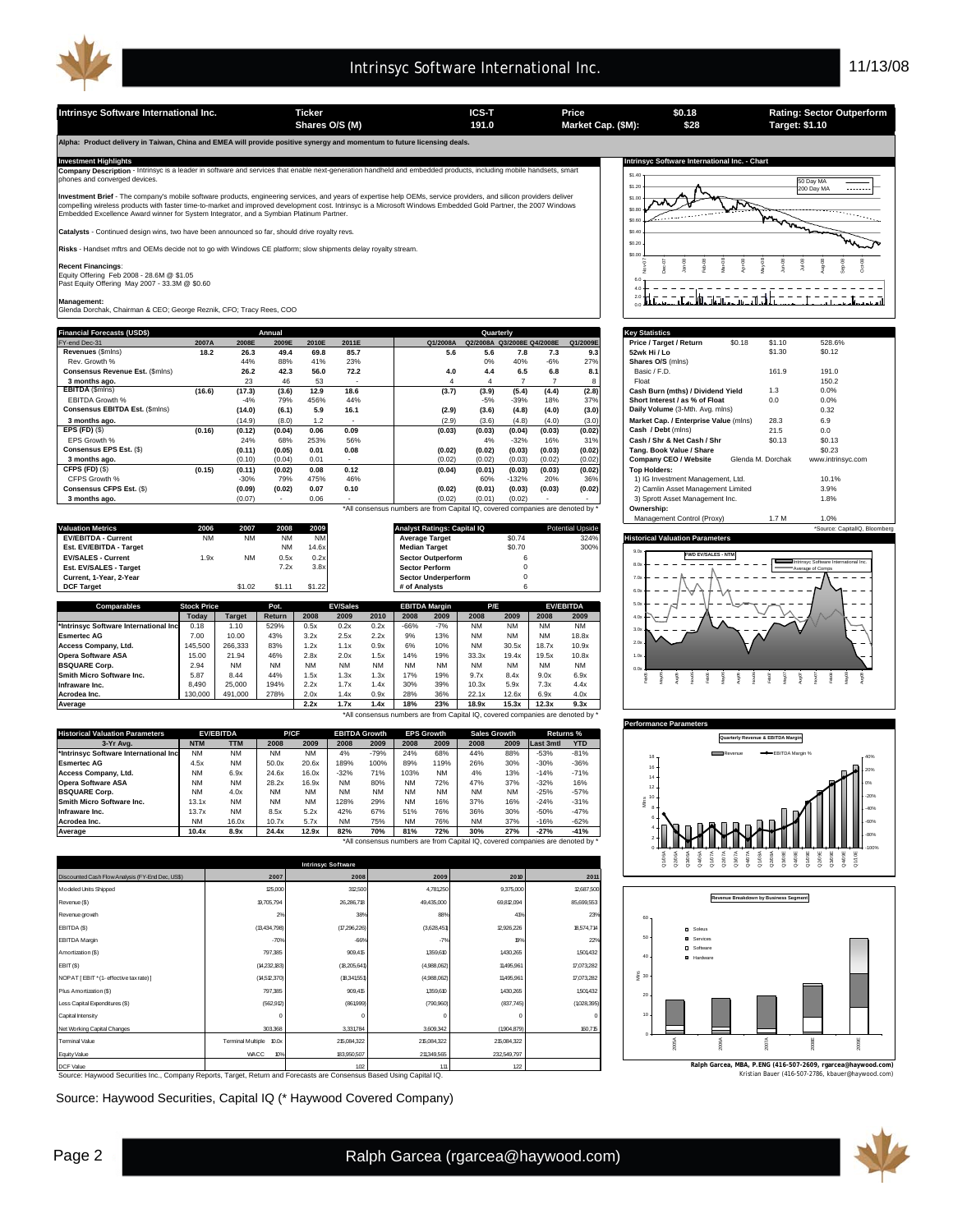



### **Distribution**

This report may only be distributed to non-institutional US clients in the following states: Delaware, Georgia, Hawaii, Iowa, Idaho, Indiana, Kansas, Louisiana, Maryland, Maine, Minnesota, Missouri, New York, Oklahoma, Pennsylvania, South Carolina, South Dakota, Virgin Islands, Vermont, and Washington.

### **Analyst Certification**

I, Ralph Garcea, hereby certify that the views expressed in this report (which includes the rating assigned to the issuer's shares as well as the analytical substance and tone of the report) accurately reflect my/our personal views about the subject securities and the issuer. No part of my/our compensation was, is, or will be directly or indirectly related to the specific recommendations.

#### **Important Disclosures**

This report is prepared by Haywood Securities Inc. for use by Haywood Securities Inc., Haywood Securities (USA) Inc. and Haywood Securities (UK) Limited and their clients. Haywood Securities Inc. is a Canadian registered broker-dealer and a member of the Investment Industry Regulatory Organization of Canada, the Toronto Stock Exchange, the Toronto Venture Exchange and the Canadian Investor Protection Fund. Haywood Securities (USA) Inc. is a wholly owned subsidiary of Haywood Securities Inc., registered with the U.S. Securities and Exchange Commission, and is a member of FINRA and the Securities Investor Protection Corporation (SIPC).

Haywood Securities, Inc., and Haywood Securities (USA) Inc. do have officers in common however, none of those common officers affect or control the ratings given a specific issuer or which issuer will be the subject of Research coverage. In addition, the firm does maintain and enforce written policies and procedures reasonably designed to prevent influence on the activities of affiliated analysts.

Haywood analysts are salaried employees who may receive a performance bonus that may be derived, in part, from corporate finance income.

#### **Of the companies included in the report the following Important Disclosures apply:**

- The Analyst(s) preparing this report (or a member of the Analysts' households) have a financial interest in Intrinsyc Software International (ICS-T).
- As of the end of the month immediately preceding this publication either Haywood Securities, Inc., its officers or directors beneficially owned 1% or more of Intrinsyc Software International (ICS-T).
- Haywood Securities, Inc. or an Affiliate has managed or co-managed a public offering of securities for Intrinsyc Software International (ICS-T) in the last 12 months.

Other material conflict of interest of the research analyst of which the research analyst or member knows or has reason to know at the time of publication or at the time of public appearance:

 $n/a$ 

#### **Rating Structure**

*Each company within analyst's universe, or group of companies covered, is assigned a rating to represent how the analyst feels the stock will perform in comparison with the other companies, in that specific sector, over the upcoming 12 month period.* 

**SECTOR OUTPERFORM** – Haywood's top rating category. The analyst believes that the security will outperform its sector. Furthermore, the shares are forecast to provide attractive returns measured against alternative investments when considering risk profiles. The rating carries a minimum total return threshold of 15% for equities and 12% for trusts. The rating applies to companies that have tangible underlying assets that give a measure of support to the market valuation. The rating category considers both the absolute and relative values in assigning the highest rating on the security.

**SECTOR PERFORM** – The analyst believes that the security will trade with tight correlation to its underlying sector. Furthermore, the target price (together with any anticipated distributions) is at or above the market price, and forecast risk-adjusted returns are attractive relative to alternative investments.

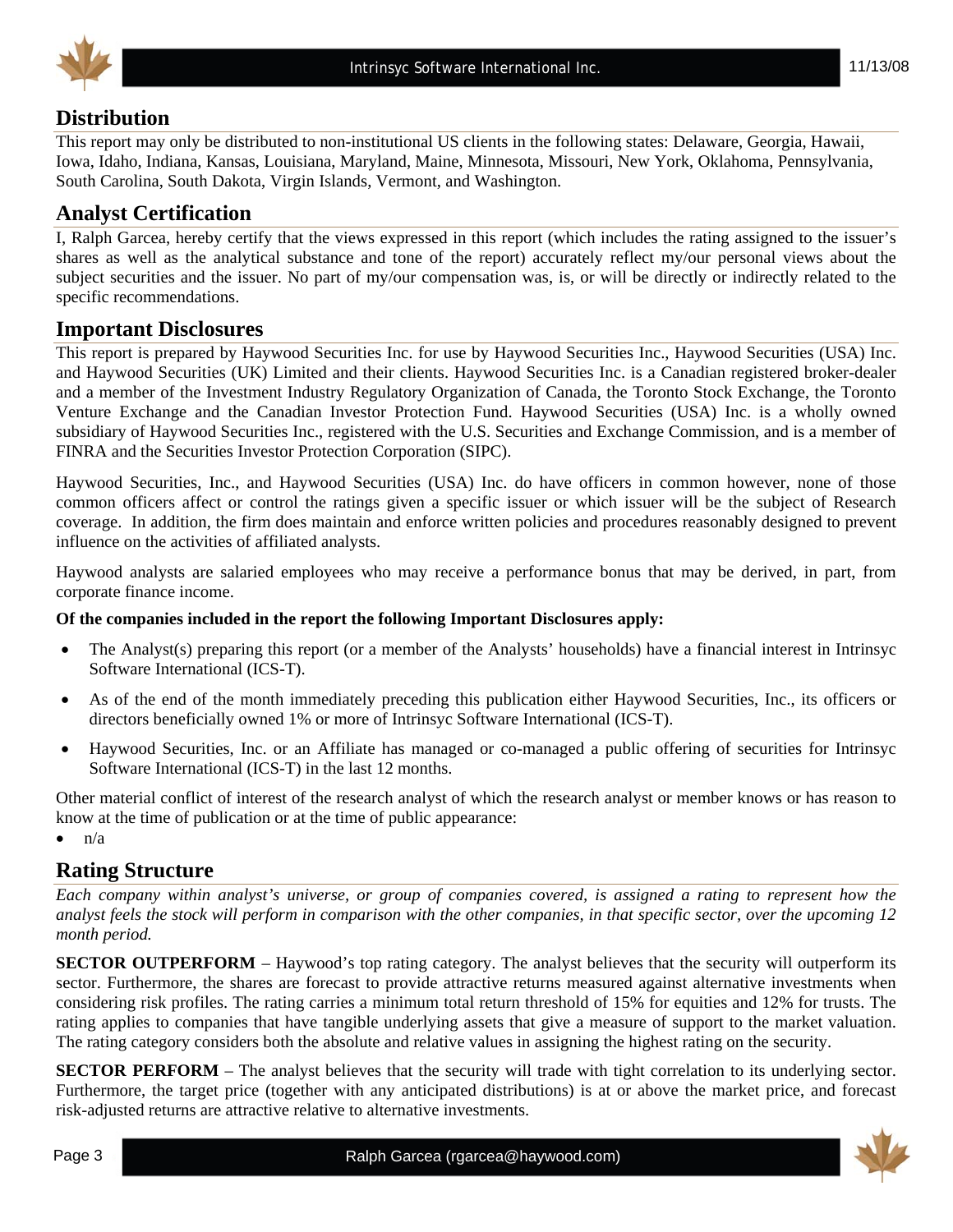



**SECTOR UNDERPERFORM** – Investors are advised to sell the security or hold alternative securities within the sector. Stocks in this category are expected to underperform relative to their sector. The category also represents stocks with unattractive forecast returns relative to alternative investments.

*The above ratings are determined by the analyst at the time of publication. On occasion, total returns may fall outside of the ranges due to market price movements and/or short term volatility. At the discretion of Haywood's Management, these deviations may be permitted after careful consideration* 

#### **Other Ratings**

**TENDER –** The analyst is recommending that investors tender to a specific offering for the company's stock.

**RESEARCH COMMENT** – An analyst comment about an issuer event that does not include a rating or recommendation.

**UNDER REVIEW –** Placing a stock Under Review does not revise the current rating or recommendation of the analyst. A stock will be placed Under Review when the relevant company has a significant material event with further information pending or to be announced. An analyst will place a stock Under Review while he/she awaits sufficient information to reevaluation the company's financial situation.

**COVERAGE DROPPED** – Haywood Securities will no longer cover the issuer. Haywood will provide notice to clients whenever coverage of an issuer is discontinued.

*\* Haywood's current rating structure (outlined above) does not correlate to the 3-tiered BUY, HOLD, SELL structure required by FINRA. Our ratings of Sector Outperform, Sector Perform and Sector Underperform most closely correspond to Buy, Hold/Neutral and Sell respectively however, as described above, our assigned ratings take into account the relevant sector.* 

#### **Rating Distribution June15, 2008 - September 15, 2008**



*Haywood's focus is to search for undervalued companies which analysts believe may achieve attractive risk-adjusted returns. This research coverage on potentially undervalued companies may result in an outweighed percentage of companies rated as Sector Outperform. Management regularly reviews rating and targets in all sectors to ensure fairness and accuracy.* 

For further information on Haywood Securities' research dissemination policies, please visit: [http://www.haywood.com/research\\_dissemination.asp](http://www.haywood.com/research_dissemination.asp) 

#### **Risk Profile Parameters**

**SPECULATIVE:** – Investment for risk accounts only. Companies within this category carry greater financial and/or execution risk. All junior/venture companies that carry great financial and/or liquidity risk will be tagged "SPECULATIVE". A stock indicating a SPECULATIVE risk is determined from sector specific criteria outlined below listed below.